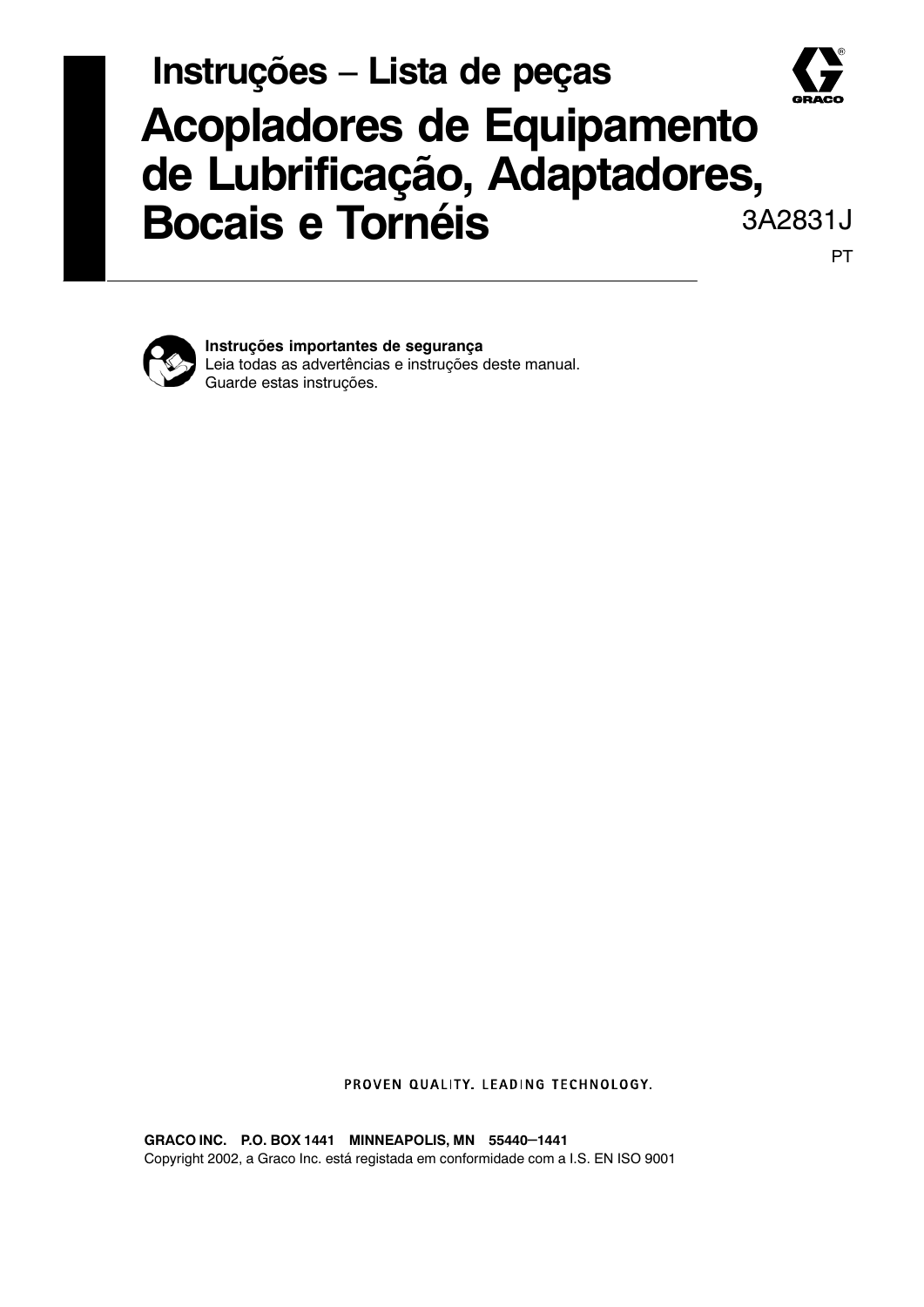# **Símbolos**

## Símbolo de advertência

#### ADVERTÊNCIA Λ

Este símbolo alerta- o para a possibilidade de ferimentos graves ou morte caso não siga as instruções.

## Procedimento de descompressão

- 1. Corte o fornecimento de energia à bomba.
- 2. Active a válvula num contentor de resíduos perigosos para aliviar a pressão.
- 3. Abra quaisquer válvulas pneumáticas principais de purga e válvulas de retorno do líquido no sistema.
- 4. Deixe a válvula de retorno aberta até que tenha completado as reparações e esteja preparado para pressurizar o sistema.

|            | A ADVERTÊNCIA                                                                                                                                                                                                                                                                                        |
|------------|------------------------------------------------------------------------------------------------------------------------------------------------------------------------------------------------------------------------------------------------------------------------------------------------------|
|            | PERIGO DE UTILIZAÇÃO INCORRETA DO EQUIPAMENTO                                                                                                                                                                                                                                                        |
|            | A utilização incorreta do equipamento poderá provocar rutura ou avaria e resultar em ferimentos graves.                                                                                                                                                                                              |
| INSTRUÇÕES | Este equipamento destina-se a ser utilizado apenas por profissionais.                                                                                                                                                                                                                                |
|            | Leia todos os manuais de instruções, rótulos e etiquetas antes de utilizar o equipamento.                                                                                                                                                                                                            |
|            | Utilize o equipamento apenas para o fim a que se destina. Em caso de dúvida, ligue para<br>$\bullet$<br>a Assistência Técnica da Graco através do número 1 800 543 0339.                                                                                                                             |
|            | Utilize apenas peças e acessórios genuínos da Graco.                                                                                                                                                                                                                                                 |
|            | Verifique diariamente o equipamento. Repare ou substitua imediatamente as peças gastas<br>ou danificadas.                                                                                                                                                                                            |
|            | Não exceda a pressão máxima de trabalho do componente do sistema com a menor pressão<br>$\bullet$<br>de serviço. Consulte os esquemas das peças para a pressão máxima de trabalho deste<br>componente.                                                                                               |
|            | Utilize líquidos e solventes compatíveis com as peças em contacto com o líquido do<br>$\bullet$<br>equipamento. Consulte a secção Dados Técnicos de todos os manuais do equipamento.<br>Leia as advertências do fabricante do líquido e do solvente.                                                 |
|            | Não utilize 1,1,1- tricloroetano, cloreto de metileno, outros solventes de hidrocarboneto halogenado<br>$\bullet$<br>ou líquidos que contenham os solventes referidos em equipamento de alumínio pressurizado.<br>Tal utilização poderá resultar numa reação química, com possibilidade de explosão. |
|            | Não puxe o equipamento pelos tubos flexíveis.                                                                                                                                                                                                                                                        |
|            | Afaste os tubos flexíveis de áreas com movimento, pontas afiadas, peças em movimento e<br>$\bullet$<br>superfícies quentes. Não exponha os tubos flexíveis Graco a temperaturas superiores a 82°C ou<br>inferiores a $-40^{\circ}$ C.                                                                |
|            | Não levante equipamento pressurizado.                                                                                                                                                                                                                                                                |
|            | Cumpra todas as normas aplicáveis, relativas a incêndio, eletricidade e segurança locais e nacionais.                                                                                                                                                                                                |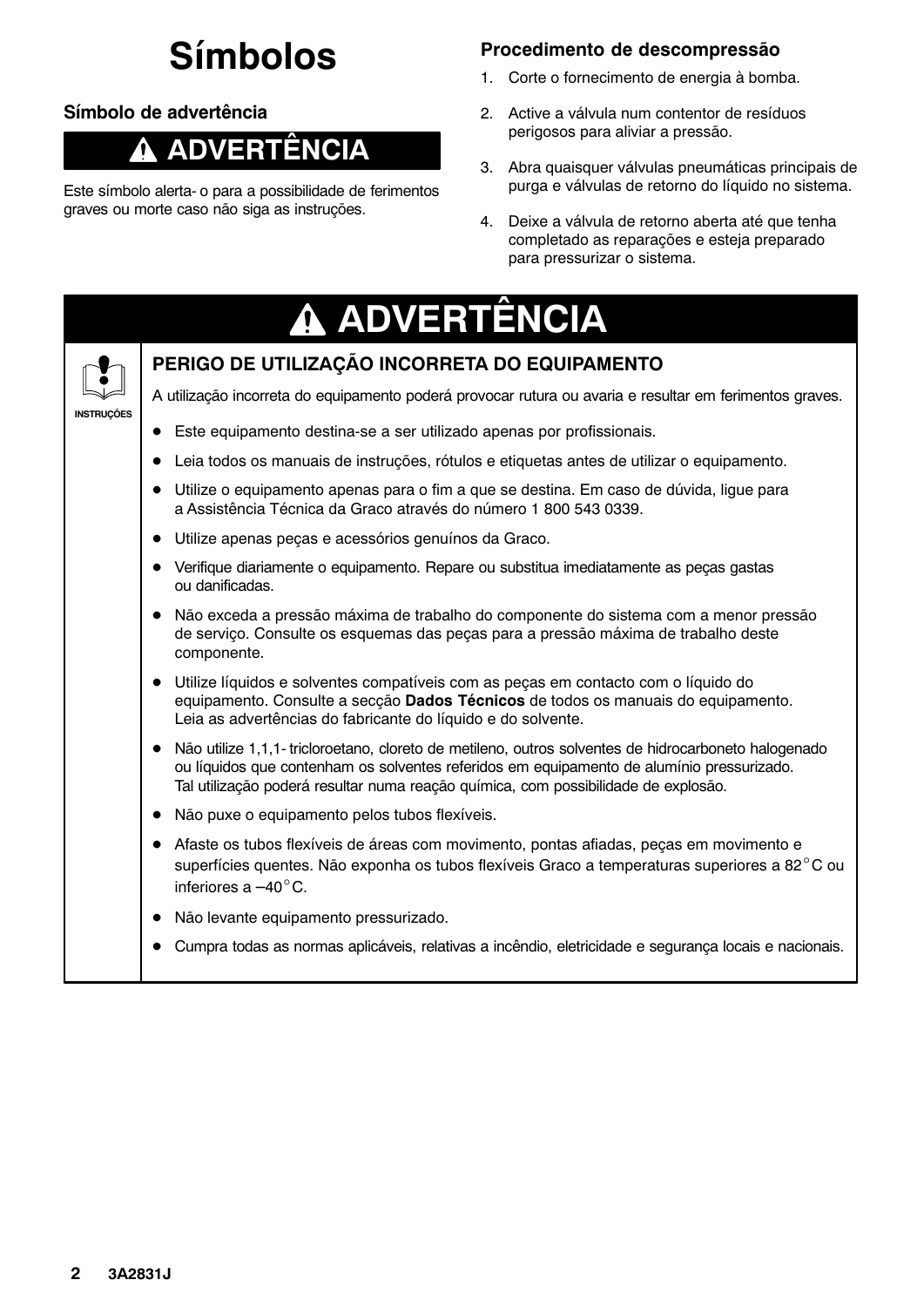## ADVERTÊNCIA 4



## PERIGO DE INJEÇÃO ATRAVÉS DA PELE

A projeção de líquido proveniente da válvula de distribuição, fugas no tubo flexível ou componentes danificados poderá injetar líquido no seu corpo e provocar ferimentos extremamente graves, incluindo risco de amputação. O líquido salpicado para os olhos ou a pele pode também provocar um ferimento grave.

- O líquido injetado na pele poderá parecer apenas um corte, mas trata-se de um ferimento grave. Obtenha  $\bullet$ tratamento médico imediatamente.
- $\bullet$ Não aponte a válvula de distribuição a ninguém nem a nenhuma parte do corpo.
- Não ponha a sua mão ou dedos na ponta da válvula de distribuição
- Não tente interromper ou desviar fugas com a mão, o corpo, uma luva ou um pano.
- Utilize apenas extensões ou bicos anti gotejantes que são concebidos para serem utilizados com a válvula de dispersão.
- Não utilize um bocal flexível de baixa pressão com este equipamento.
- Siga o Procedimento de Descompressão na página 2 antes de limpar, verificar ou fazer manutenção ao equipamento.
- Nunca tente forçar a lubrificação num acessório.
- Aperte todas as ligações relativas ao líquido antes de utilizar o equipamento.
- Verifique diariamente todos os tubos e acoplamentos. Substitua imediatamente as pecas gastas ou danificadas. Não repare os acoplamentos de alta pressão; deverá substituir todo o tubo flexível.

# **Acopladores Hidráulicos**

#### Acoplador Hidráulico de Ponta **Cónica 200325**

Pressão máxima de trabalho de 8000 psi (560 bar)



3588

#### Acoplador Hidráulico de Cabeça Redonda Padrão 200020

Pressão máxima de trabalho de 2500 psi (175 bar)



### Acoplador Hidráulico de Cabeça Redonda **Gigante 200021**

Pressão máxima de trabalho de 2000 psi (140 bar)



3590

3589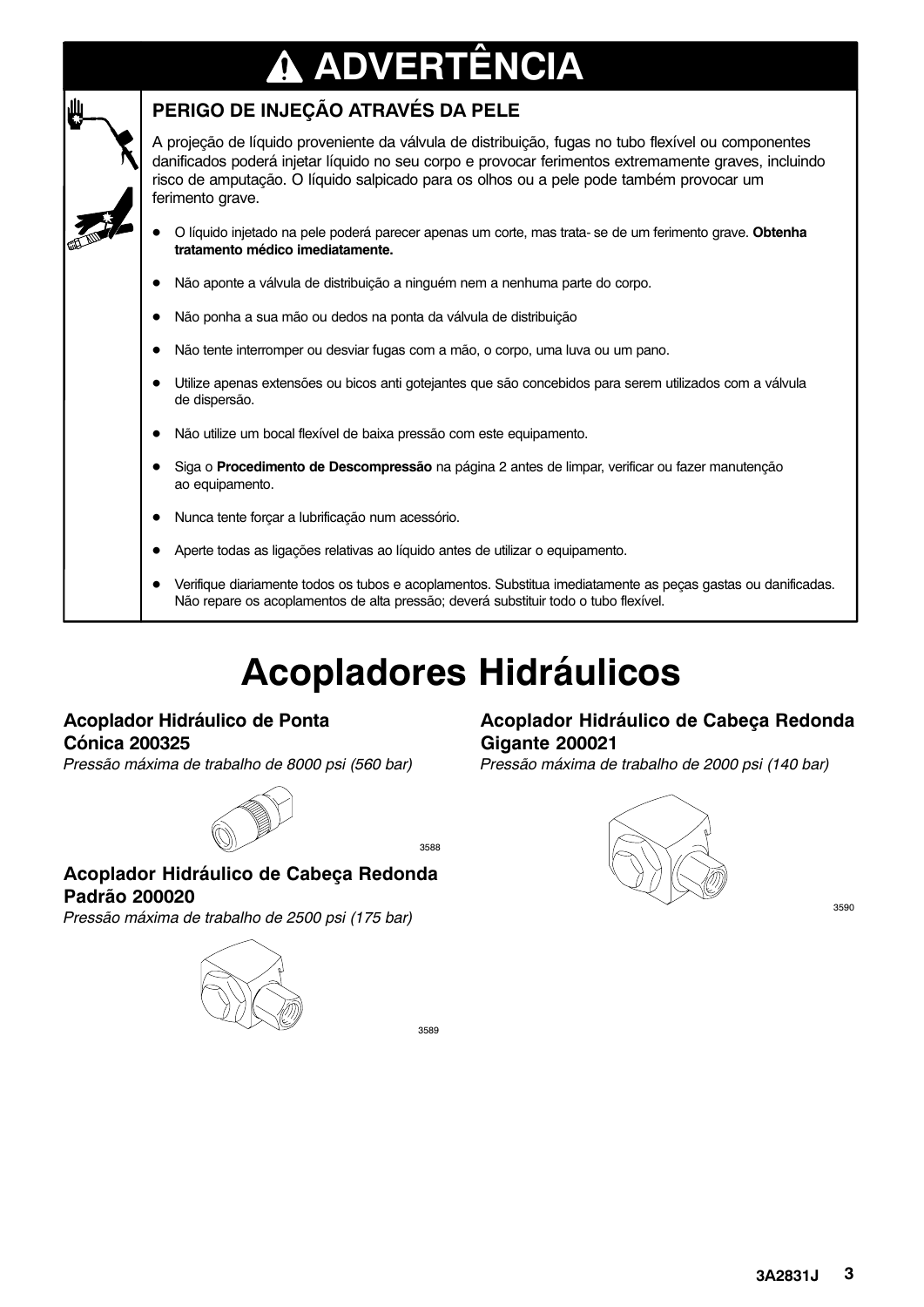### Kit de Acessórios de Adaptadores Hidráulicos 205592

Consulte as listas separadas para cada componente dos kits, para a substituição de peças e pressões máximas de trabalho.

| Ref. | $N9$ de $N9$ de<br>Peça | Descrição                                                   | Otd |
|------|-------------------------|-------------------------------------------------------------|-----|
|      | 201881                  | ADAPTADOR, hidráulico<br>para forçar; Consulte abaixo       | 1   |
|      | 203504                  | TUBO, bocal; com<br>acoplamento de travamento               |     |
|      |                         | conector, Consulte a página 6                               | 1   |
| 4    | 205532                  | ADAPTADOR, hidráulico com<br>agulha em aco; Consulte abaixo | 1   |
| з    | 205554                  | ADAPTADOR, bujão, consulte                                  | 1   |
|      | 205568                  | a página 5<br>ADAPTADOR, com agulha de                      |     |
|      |                         | nylon; Consulte na seccão direita                           | 1   |
| 5    | 205582                  | ADAPTADOR, hidráulico com<br>agulha em nylon; Consulte      |     |
|      |                         | a seccão direita                                            | 1   |
|      |                         |                                                             |     |

## Adaptadores de Baixa Pressão

### Adaptador Hidráulico com Agulha de Aço 205532

Pressão máxima de trabalho de 250 psi (18 bar) Para acessórios de descarga

| $N_{\cdot 2}$ de $N_2$ de<br>Ref. | Peca   | <b>Descrição</b>                       | <b>Qtd</b> |
|-----------------------------------|--------|----------------------------------------|------------|
|                                   | 164799 | AGULHA, adaptador                      | 1          |
| 2                                 | 203497 | CONECTOR, acoplamento<br>de travamento |            |



## Adaptador Hidráulico para forçar 201881

Pressão máxima de trabalho de 250 psi (18 bar) Para juntas universais e manutenção de baixa pressão



03591

0108

## Adaptador Hidráulico com Agulha de Nylon 205582

Pressão máxima de trabalho de 250 psi (18 bar) Para bujões destacáveis

| Ref. | $N_{\cdot}^{\circ}$ de $N_{\cdot}^{\circ}$ de<br>Peca | <b>Descrição</b>                                     | Ωtd |
|------|-------------------------------------------------------|------------------------------------------------------|-----|
|      | 164771*                                               | BOCAL, líquido                                       |     |
| 2    | 164757                                                | TUBO, adaptador, de 2 pol.<br>(51 mm) de comprimento |     |
| З    | 203497                                                | CONECTOR, acoplamento<br>de travamento               |     |
|      |                                                       |                                                      |     |

\* Recomenda-se que mantenha uma peça substituta por perto



## Adaptador de Agulha em Nylon 205568

Pressão máxima de trabalho de 250 psi (18 bar) Para Bujões destacáveis

| Ref. | $No$ de $No$ de<br>Peca | <b>Descrição</b>                                    | Qtd |
|------|-------------------------|-----------------------------------------------------|-----|
| 2    | 164771*<br>164772       | BOCAL, líquido<br>TUBO, adaptador, agulha; 1/8 npt; |     |
|      |                         | 5 pol. (127 mm) de comprimento                      |     |

\* Recomenda-se que mantenha uma peça substituta por perto



0107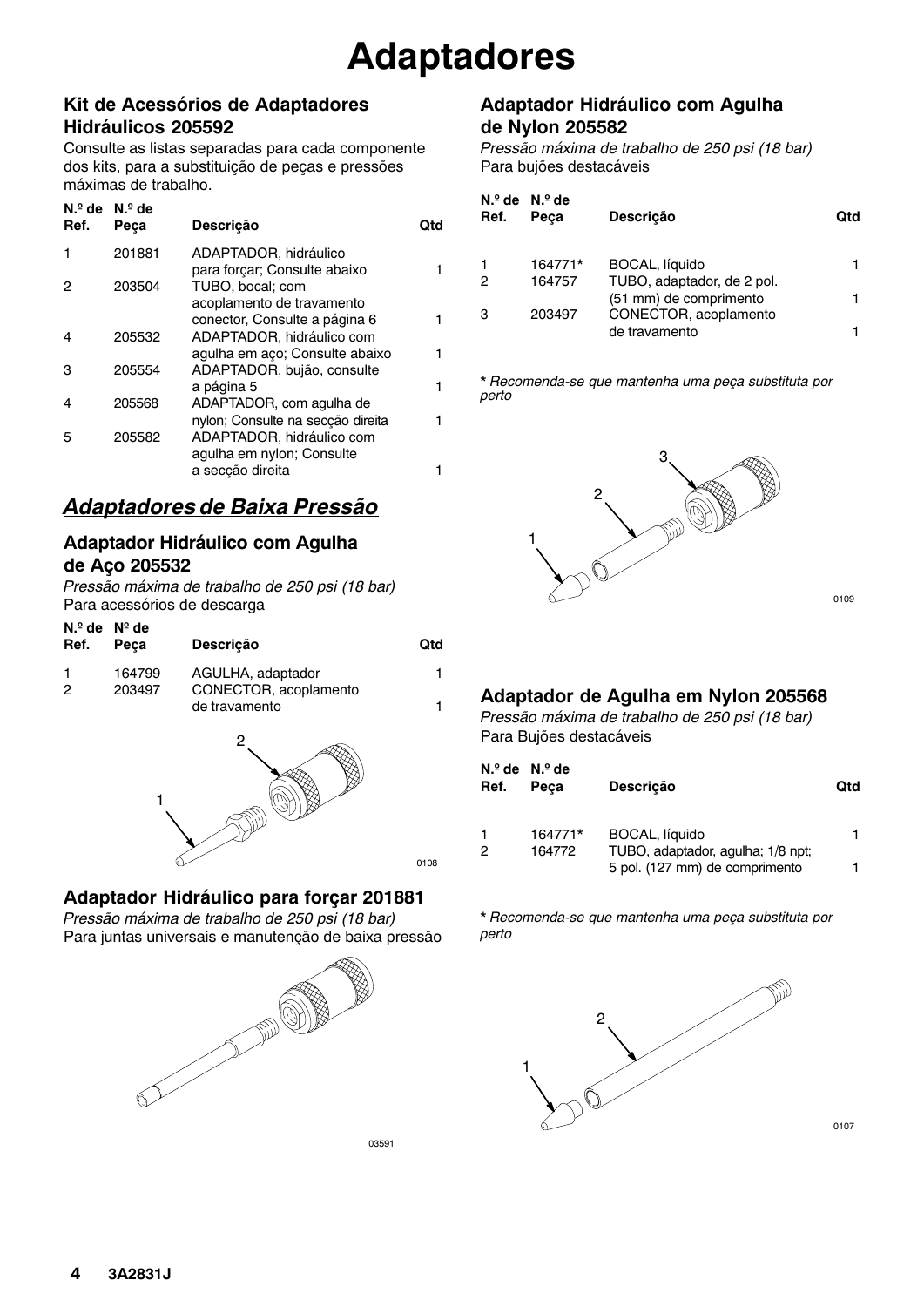# **Adaptadores**

#### 90° Adaptador Lubrificante 223187

Pressão máxima de trabalho de 250 psi (18 bar)

| Ref. | $No$ de $No$ de<br>Peca | <b>Descrição</b>                       | Qtd |
|------|-------------------------|----------------------------------------|-----|
|      | 203497                  | CONECTOR, acoplamento<br>de travamento |     |
| 2    | 185914                  | <b>ADAPTADOR</b>                       |     |
| 3    | 151249                  | <b>BOCAL</b>                           |     |
| 4    | 156563                  | PONTA, do bocal                        |     |



## Adaptador de Pressão Média

#### 90° Adaptador de Bujão 205554

Pressão máxima de trabalho de 700 psi (49 bar) Para bujões destacáveis

| $N°$ de $N°$ de<br>Ref. | Peca   | <b>Descrição</b>                    | <b>Qtd</b> |
|-------------------------|--------|-------------------------------------|------------|
| 1                       | 205559 | CONTRAPORCA, 1/4-28                 | 1.         |
| 2                       | 164762 | ADAPTADOR, 90°                      | 1.         |
| 3                       | 100846 | Acessório, hidráulico, 1/4-28 rosca | 1          |



## Adaptadores de Alta Pressão

#### **Conector com acoplamento** de travamento 203497

Pressão máxima de trabalho de 6000 psi (420 bar) Para uma ligação rápida ao acoplador de ponta cónica



03593

## 360° Kit de Massa Lubrificante de Tornel e de Acoplador 203597

Pressão máxima de trabalho de 6000 psi (420 bar)

| Ref. | $No$ de $No$ de<br>Peca | <b>Descrição</b>                     |   | Qtd |
|------|-------------------------|--------------------------------------|---|-----|
| 2    | 200325<br>203198        | Acoplador Hidráulico<br>TORNEL, 360° |   |     |
|      |                         |                                      | ⌒ |     |

0110

0106



360° Massa Lubrificante de Tornel 203198

03592

03595

#### **Tornéis Retos**

Pressão máxima de trabalho de 8000 psi (560 bar)

204082  $1/8$  npt(m) x  $1/8$  npt(f) 204083  $1/4$  npt(m) x  $1/8$  npt(f) 204084  $1/4$  npt(m) x  $1/4$  npt(f)



03594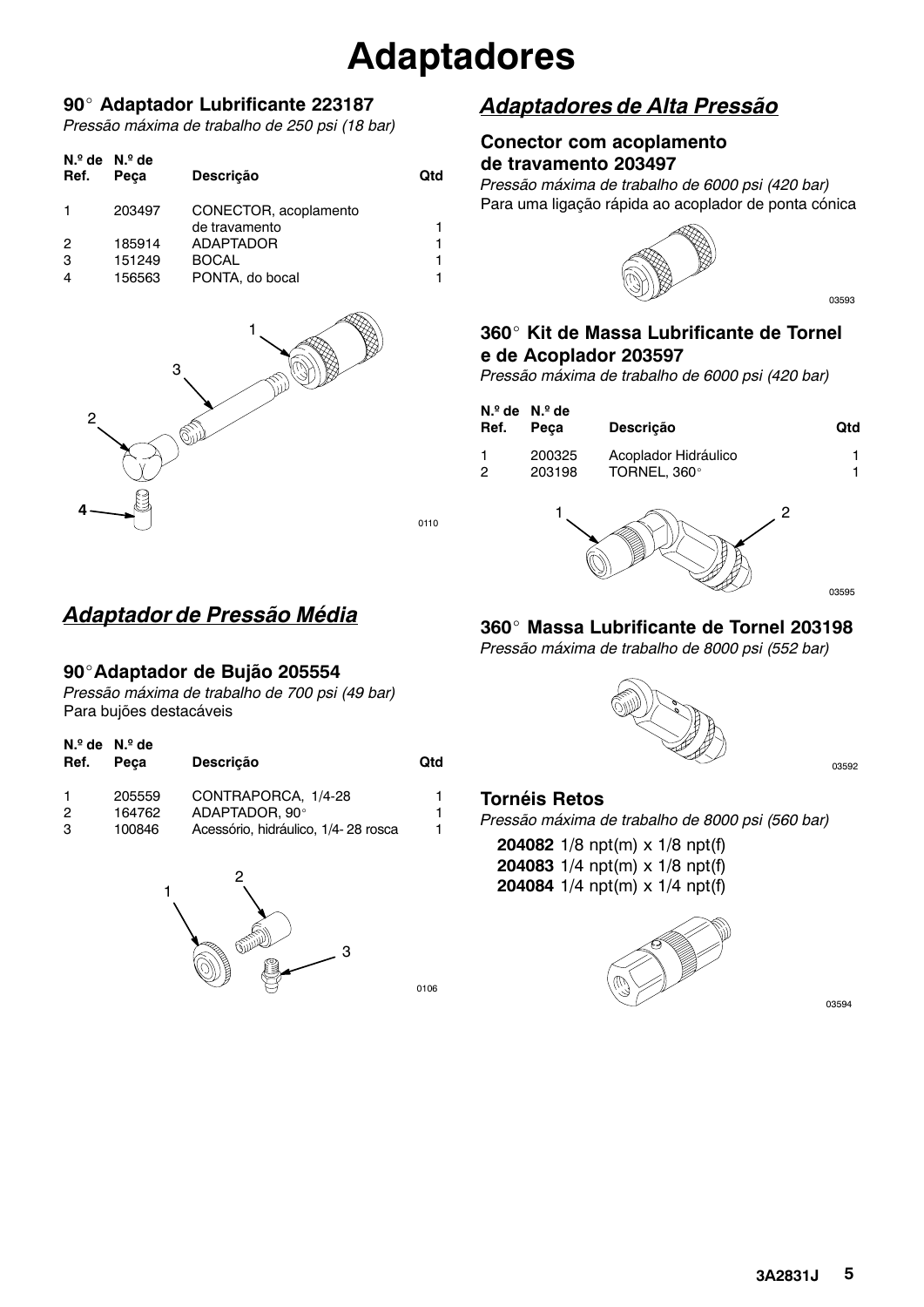# **Massa Lubrificante de Tornéis**

### Bocal do Tubo Flexível 204204

Pressão máxima de trabalho de 5000 psi (350 bar)

| $N°$ de $N°$ de<br>Ref. | Peça   | <b>Descrição</b>                                                                        | Qtd |
|-------------------------|--------|-----------------------------------------------------------------------------------------|-----|
| 1                       | 200325 | Acoplador, HIDRÁULICO                                                                   |     |
| 2                       | 151277 | Adaptador, TUBO, 2,5 pol. (64mm)                                                        |     |
|                         |        | de comprimento                                                                          | 1   |
| 3                       | 100451 | Tubo, ACOPLADOR; 1/8 npt(m)                                                             |     |
| 4                       | 100451 | TUBAGEM, acoplada; 1/8 npt(m);<br>0,25" (6,4 mm) ID; 12 pol. (305 mm)<br>de comprimento |     |
|                         | 3<br>2 | 4<br>Punho                                                                              |     |

Instale o Acoplador (1) APENAS nestaextremidade

0104

#### ADVERTÊNCIA Λ.

Para reduzir os riscos de ferimentos por injeção de líquido:

- Instale um acoplador apenas na extremidade do punho da tubagem, tal como está descrito em cima. Nunca instale um acoplador na outra extremidade do tubo flexível.
- · Nunca utilize a extensão flexível sem ter o punho no lugar.

## Bocal do Tubo Flexível 203504

Pressão máxima de trabalho de 5000 psi (350 bar) Com conector de acoplamento de travamento

| $N_{\rm e}$ de $N_{\rm e}$ de<br>Ref. | Peca   | <b>Descrição</b>                                                  | Otd |
|---------------------------------------|--------|-------------------------------------------------------------------|-----|
|                                       | 154289 | TUBAGEM, 3/16 pol. ID, 12 pol.<br>De comprimento, cpld 1/8 npt(m) |     |
| 2                                     | 203497 | CONECTOR, acoplamento de<br>travamento                            |     |
| 3                                     | 200325 | ACOPLADOR, hidráulico                                             |     |



## Massa Lubrificante Padrão 200389

Pressão máxima de trabalho de 8000 psi (560 bar)

| REF. | $N9$ DE $N9$ DE<br><b>PECA</b> | <b>DESCRIÇÃO</b>                                                                                |      |
|------|--------------------------------|-------------------------------------------------------------------------------------------------|------|
|      |                                | Adaptador, TUBO; 1/8 npt(m); 6 pol.<br>(152 mm) de comprimento; Não<br>disponível separadamente |      |
|      | 200325                         | ACOPLADOR, hidráulico                                                                           |      |
|      |                                |                                                                                                 | 0099 |

## **Bocal do Tornel Lubrificado**

Pressão máxima de trabalho de 6000 psi (420 bar)

| 204072 6 pol. (152 mm) de comprimento  |
|----------------------------------------|
| 204897 12 pol. (305 mm) de comprimento |
|                                        |

| N. <sup>⊭</sup> de<br>Ref. | N.º de<br>Peça | Descrição                                                                         | Qtd  |
|----------------------------|----------------|-----------------------------------------------------------------------------------|------|
|                            | 150622         | Extensão, TUBO; 1/8 npt(m);<br>6 pol. (152 mm) de comprimento;<br>apenas o 204072 |      |
|                            | 155836         | Extensão, TUBO; 1/8 npt(m);<br>12 pol. (152 mm) de comprimento;                   |      |
| 2                          | 200325         | Apenas o 204897<br>ACOPLADOR, hidráulico;<br>1 Consulte a lista de peças          |      |
| з                          | 203198<br>2    | Separada na capa<br>TORNEL, 360°<br>з                                             |      |
|                            |                |                                                                                   |      |
|                            |                |                                                                                   |      |
|                            |                |                                                                                   | 0105 |

## **Tornéis**

#### **Tornéis**

Pressão máxima de trabalho de 6500 psi (450 bar)

| 202577 | $1/4 - 18$ npt  |                                      |  |
|--------|-----------------|--------------------------------------|--|
| 224569 | $3/8 - 18$ npt  |                                      |  |
| 202579 |                 | $1/8 - 27$ npt(m); $1/4 - 18$ npt(f) |  |
| 24H614 | $1/4-19$ bspt   |                                      |  |
| 24H615 | $1/4 - 19$ bspp |                                      |  |
|        |                 |                                      |  |

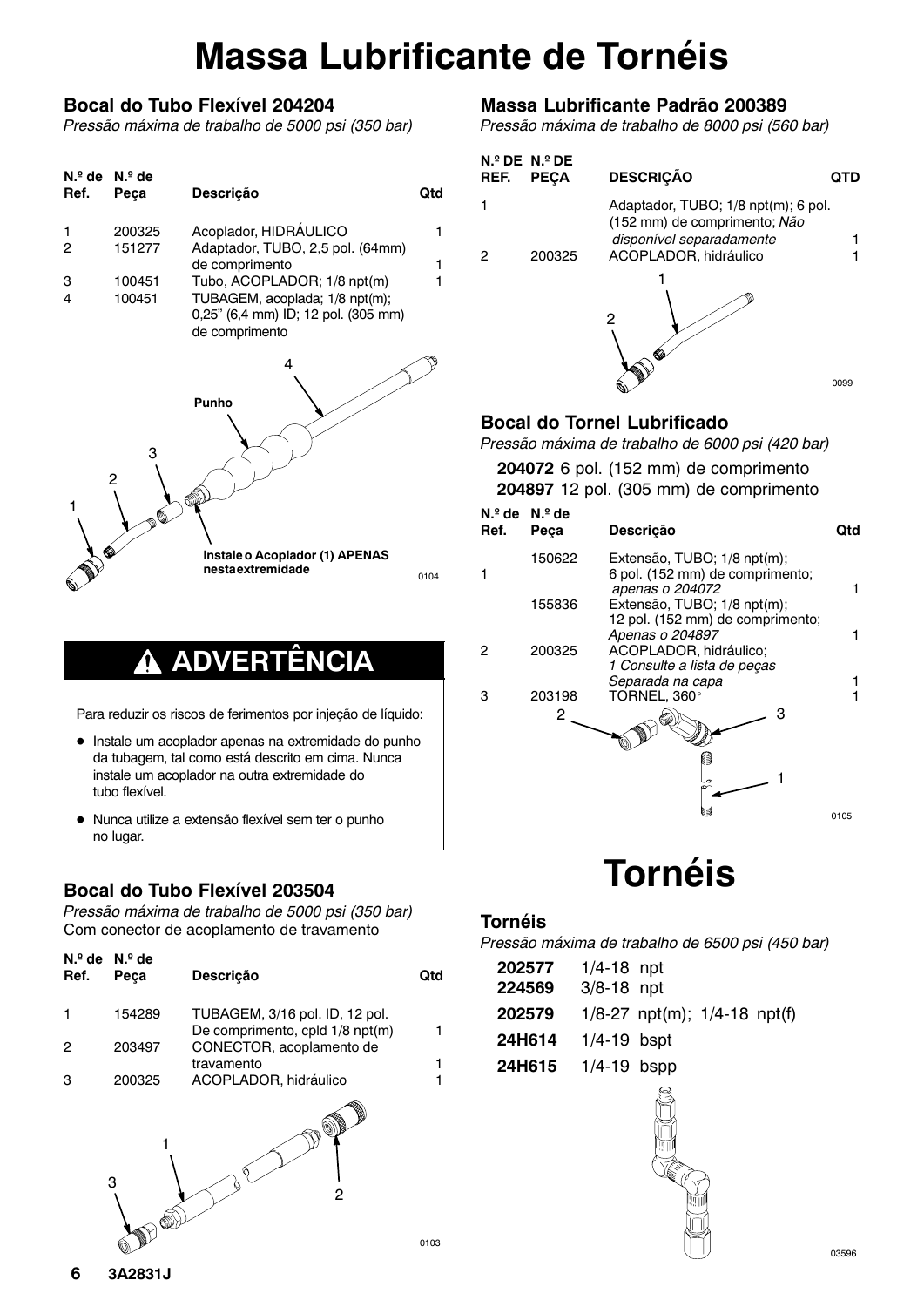